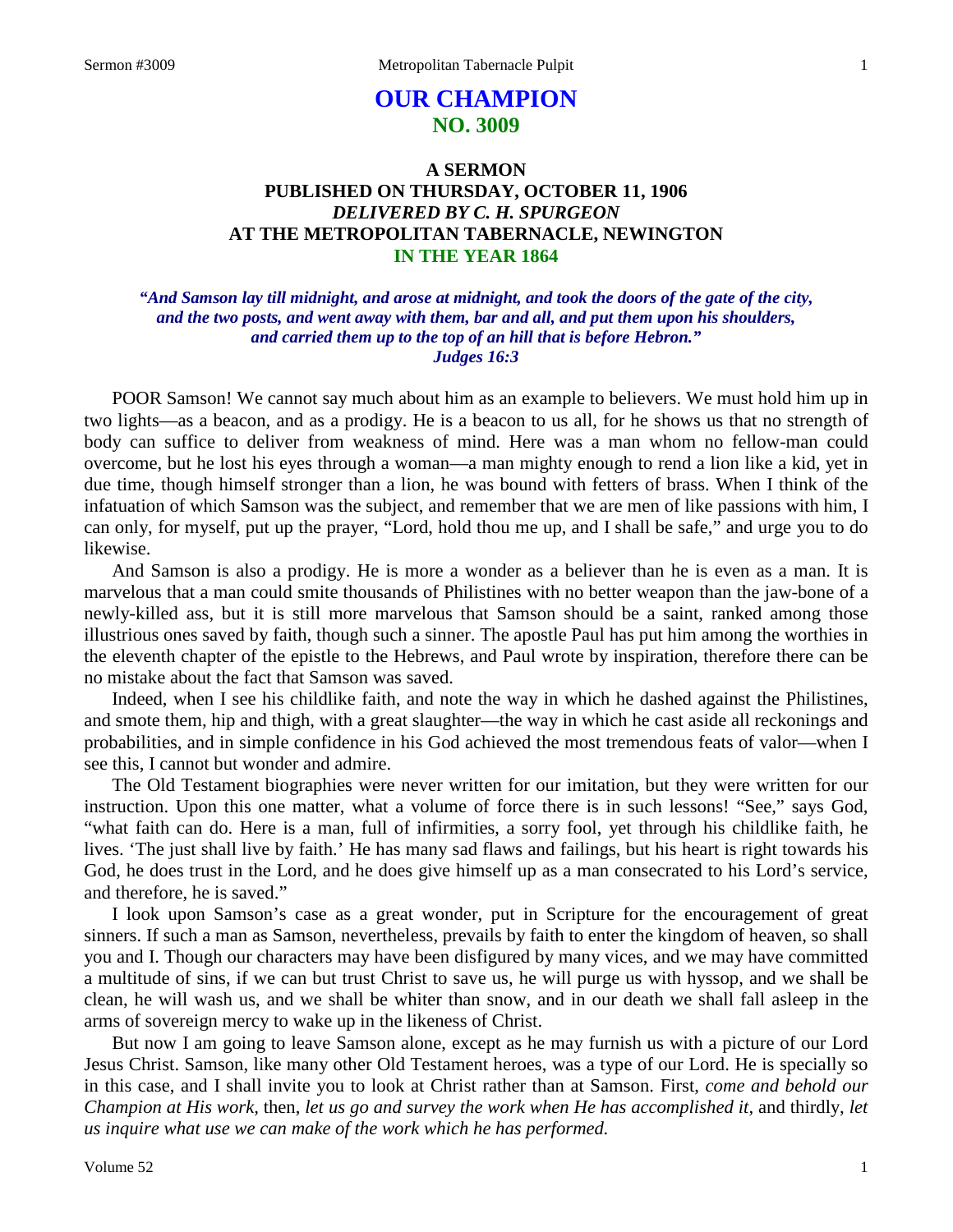**I.** Come with me, then, brethren, and LOOK AT OUR MIGHTY CHAMPION AT HIS WORK.

You remember when our Samson, our Lord Jesus, came down to the Gaza of this world, 'twas love that brought Him, love to a most unworthy object, for He loved the sinful church which had gone astray from Him many and many a time, yet He came from heaven, and left the ease and delights of His Father's palace to put Himself among the Philistines, the sons of sin and Satan here below.

It was rumored among men that the Lord of glory was in the world, and straightway they took counsel together how they should slay Him. Herod makes a clean sweep of all the children of two years old and under, that he may be sure to slay the newborn Prince. Afterwards, scribes and priests and lawyers hunt and hound Him. Satan tempts Him in the wilderness and provokes Him when in public. Death also pursues Him, for he has marked Him as his prey. At last, the time comes when the triple host of the Savior's foes has fairly environed Him, and shut Him in.

They have dragged Him before Pilate, they have scourged Him on the pavement, they drag Him to the place called Calvary, while His blood drips upon the stones of Jerusalem's streets, they pierce His hands and His feet, they lift Him up, a spectacle of scorn and suffering, and now, while dying in pangs extreme, and especially when He closes His eyes, and cries out, "It is finished," sin, Satan, and death all feel that they have the Champion safe. There He lies silently in the tomb. He, who is to bruise the old serpent's head, is Himself bruised. O Thou who art the world's great Deliverer there Thou liest, as dead as any stone! Surely Thy foes have led Thee captive, O Thou mighty Samson!

He sleeps, but think not that He is unconscious of what is going on. He knows everything. He sleeps till the proper moment comes, and then our Samson awakes, and what happens now? He is in the tomb, and His foes have set a guard and a seal that they may keep Him there. Will any help Him now to escape out of their charge? Is there any man who will aid Him now? No, there is none! If the Champion escapes, it must be by His own single-handed valor. Will He make a clear way for Himself, and come up from the midst of His foes? You know He will, my brethren, for the moment the third day comes, He touches the stone, and it is rolled away.

He has defeated death, He has pulled up the posts of the grave, and taken away its gates and bars. As for sin, He treads that beneath His feet, He has utterly overthrown it, and Satan, too, lies broken beneath the heel that once was bruised, he has broken the old dragon's head, and cut his power in pieces for ever. Solitary and alone, His own arm brings salvation unto Him, and His righteousness sustains Him. Methinks I see Him now as He goes up that hill which is before Hebron—the hill of God. He bears upon His shoulders the uplifted gates of the grave—the tokens of His victory over death and hell. Doors and posts, and bar and all, He bears them up to heaven. In sacred triumph He drags His enemies behind Him.

Sing to Him! Angels, praise Him in your hymns! Exalt Him, cherubim and seraphim! Our mightier Samson hath gotten to Himself the victory, and cleared the road to heaven and eternal life for all His people. You know the story. I have told it ill, but it is the most magnificent of all stories that ever were told. "Arms, and the man, I sing," said one of the great classic poets of old, but I can say, "The cross and the Christ, I sing." 'Tis my delight to tell of Him who espoused the cause of His people, and though for a while a captive, broke the green withes and fetters of brass, and having gained the victory for Himself, liberated others also, then goes, at the head of His emancipated people, along the way which He has opened—the new way which leadeth to the right hand of God.

**II.** Let us go now, dear brethren, and calmly SURVEY THE WORK WHICH CHRIST HAS ACCOMPLISHED.

We will stand at the gates of old Gaza and see what the champion has done. Those are ponderous hinges, and they must have held up huge doors. We will look at these doors, and posts, and this bar. Why, it is a mass of iron that ten men could hardly lift, and it might take fifty more to carry those huge doors. They were scarcely moved, even on their hinges, without the efforts of a dozen men, and yet this one man carried them all, and I read not that his shoulders were bent, or that he grew weary. Seven miles at least Samson carried that tremendous load, uphill all the way, too! Still he bore it all without staggering, nor do I find that he was faint as he was aforetime at Ramath-lehi.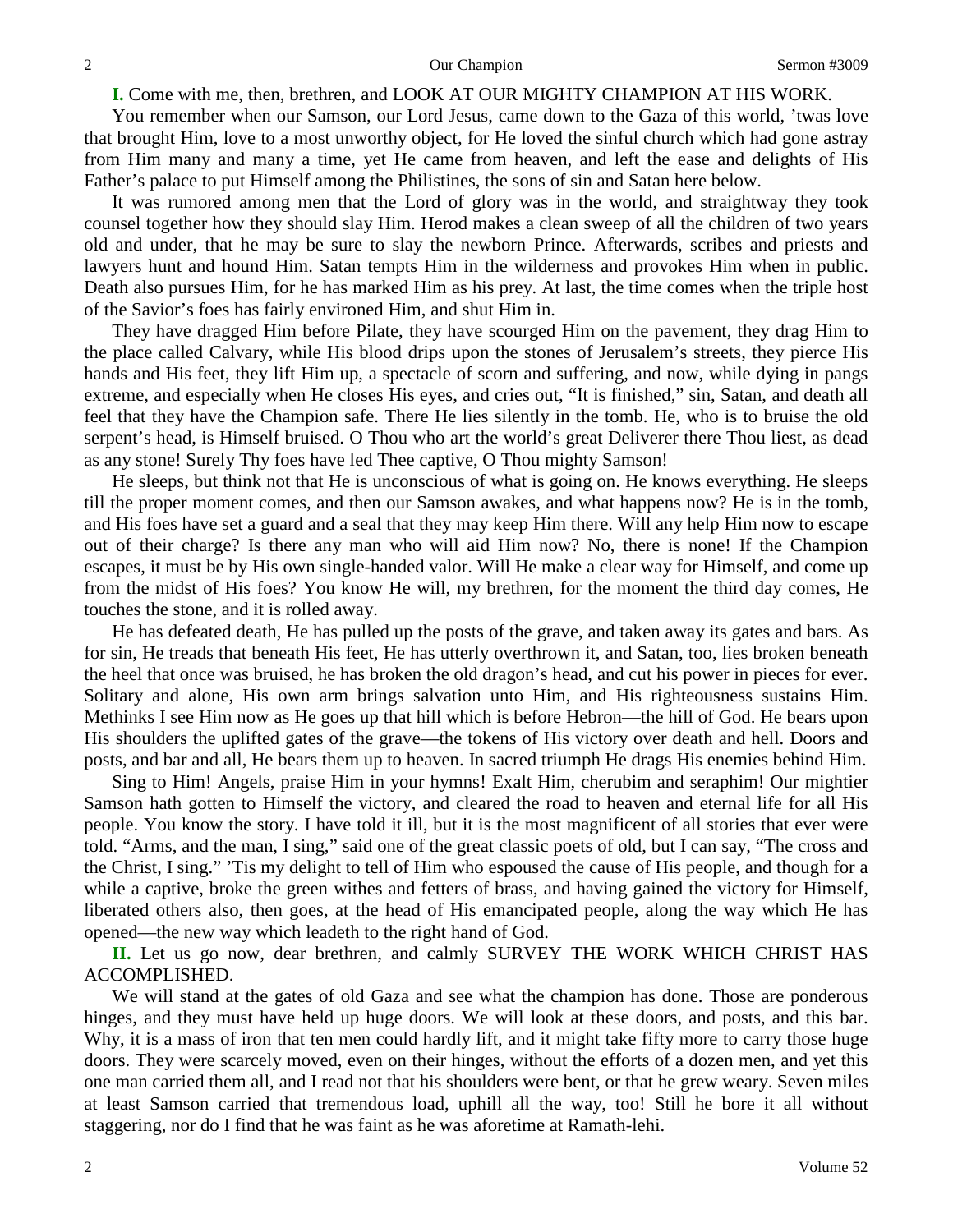I will not linger upon Samson's exploits, rather would I lift up your thoughts to the great Captain of our salvation. See what Christ has carried away. I said that He had three enemies. These three beset Him, and He has achieved a threefold victory over them.

There was *death*. My dear friends, Christ, in being first overcome by death, made Himself Conqueror over death, and He hath given us also the victory, for concerning death, we may truly say that Christ has not only opened the gates, but He has taken them away, and not the gates only, but the very posts, and the bar, and all. Christ "hath abolished death, and hath brought life and immortality to light."

He hath abolished it in this sense—that, in the first place, the curse of death is gone. Believers die, but they do not die for their sins. "Christ died for our sins according to the Scriptures." We die, but it is not any longer as a punishment. It is the fruit of sin, but it is not the curse of sin that makes the believer die. To other men, death is a curse, to the believer, I may almost put it among his covenant blessings, for to sleep in Jesus Christ is one of the greatest mercies that the Lord can give to His believing people. The curse of death, then, being taken away, we may say that the posts are pulled up.

Christ has also taken away the after results of death, the soul's exposure to the second death. Unless Christ had redeemed us, death, indeed, would have been terrible, for it would have been the shore of the great lake of fire. When the wicked die, their punishment at once begins, and when they rise again, at the general resurrection, it is but to receive in their bodies and in their souls the due reward of their sins. The sting of death is the second death—that which is to come afterwards.

#### *"To die—to sleep— To sleep! perchance, to dream: ay, there's the rub; For in that sleep of death what dreams may come!"*

said the world's poet—nay, not what "dreams" may come, but what substantial pains, what dread miseries, what everlasting sorrows will come! These are not for Christians. There is no hell for you, believer. Christ has taken away posts, and bar, and all. Death is not to you any longer the gate of torment, but the gate of paradise.

Moreover, Christ has not only taken away the curse, and the after results of death, but from many of us He has taken away even the fear of death. He came on purpose to "deliver them who through fear of death were all their lifetime subject to bondage." There are not a few here who could conscientiously say that they do not dread death, nay, but rather look forward to it with joyful expectation. We have become so accustomed to think of our last hours that we die daily, and when the last hour shall arrive, we shall only say, "Our marriage day has come."

> *"Welcome, sweet hour of full discharge, That sets my longing soul at large."*

We shall joyfully hail the summons to mount beyond this land of woes, and sighs, and tears to be present with our God. The fear of death having been taken away, we may truly say that Christ has taken away posts, and bar, and all.

Besides, beloved, there is a sense in which it may be said that Christians never die at all. Jesus said to Martha, "He that believeth in me, though he were dead, yet shall he live: and whosoever liveth and believeth in me shall never die." Saints do not die, they do but—

#### *"Sleep in Jesus, and are blessed."*

But the main sense in which Christ has pulled up the posts of the gates of death is that He has brought in a glorious resurrection. O grave, thou canst not hold thy prisoners, for they must rise! O death, thy troops of worms may seem to devastate that fair land human flesh and blood, but that body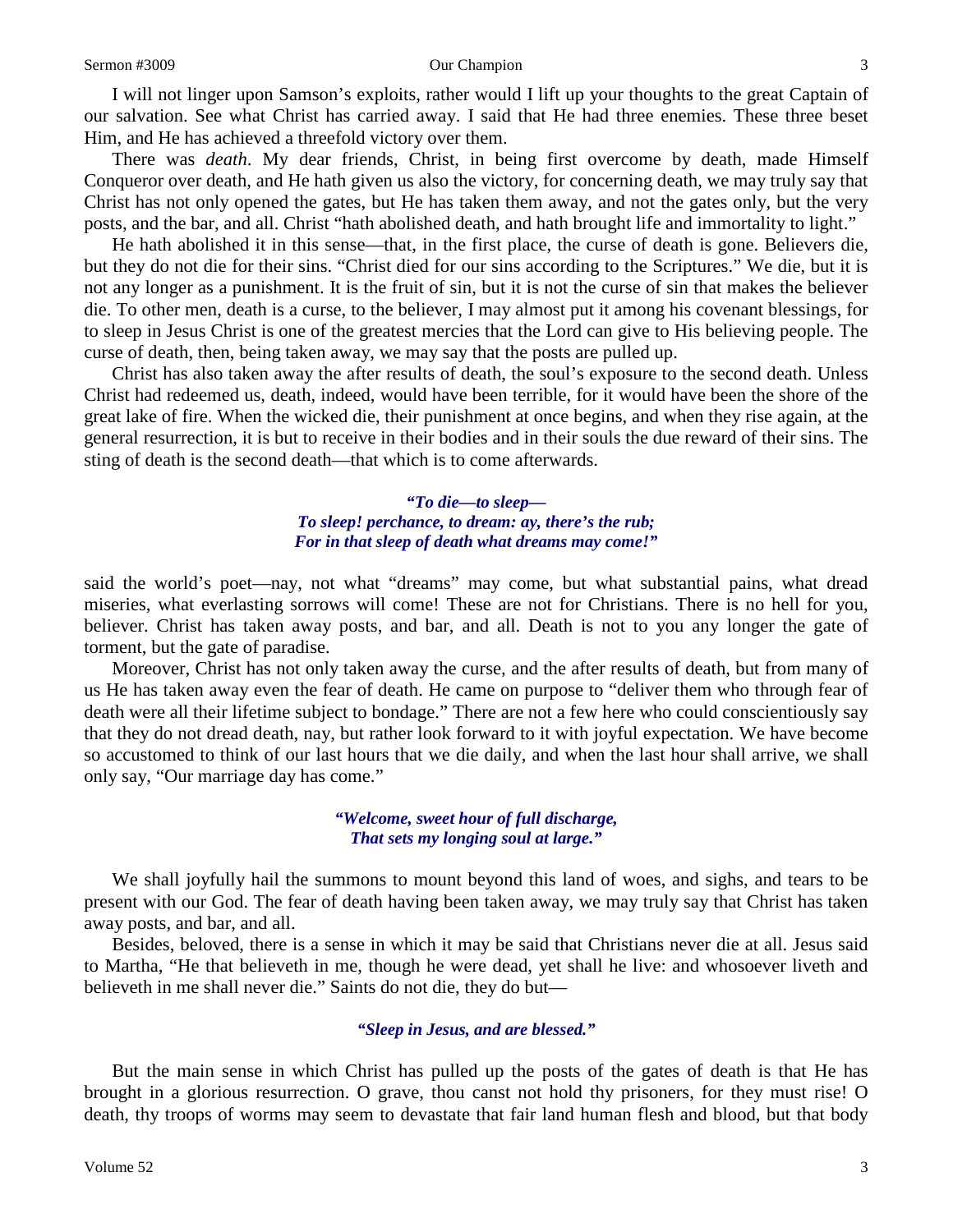shall rise again blooming with more beauty than that with which it fell asleep. It shall upstart from its bed of dust, and silent clay, to dwell in realms of everlasting day.

Conceive the picture if you can! If you have imagination, let the scene now present itself before your eyes. Christ, the greater Samson, sleeping in the dominions of death, death boasting and glorifying itself that now it has conquered the Prince of life, Christ waking, striding to that gate, dashing it aside, taking it upon His shoulders, carrying it away, and saying as He mounts to heaven, "O death, where is thy sting? O grave, where is thy victory?"

Another host which Christ had to defeat *was the army of sin*. Christ had come among sinners, and sins beset Him round. Your sins and my sins beleaguered the Savior till He became their captive. "In Him was no sin," yet sins "compassed Him about like bees." Sin was imputed to Him, the sins of all His people stood in His way to keep Him as well as them out of heaven.

When Christ was on the cross, my brethren, He was looked upon by God as a sinner, though He never had been a sinner, and when in the grave, He could not rise until He was justified. Christ must be justified as well as His people. He was justified not as we are, but by His own act. We are not justified by acts of our own as He was. All the sin of the elect was laid upon Christ, He suffered its full penalty, and so was justified. The token of His justification lay in His resurrection. Christ was justified by rising from the dead, and in Him all His people were justified too.

I may say, therefore, that all our sins stood in the way of Christ's resurrection, they were the great iron gate, and they were the bar of brass, that shut Him out from heaven. Doubtless, we might have thought that Christ would be a prisoner for ever under the troops of sin, but oh, see Him, my brethren! See how the mighty Conqueror, as He bears our sins "in His own body on the tree," stands with unbroken bones beneath the enormous load, bearing—

### *"All that incarnate God could bear, With strength enough, but none to spare."*

See how he takes those sins of ours upon His shoulders, and carries them right up from His tomb, and hurls them away into the deep abyss of forgetfulness, where, if they be sought for, they shall not be found any more for ever. As for the sins of all God's people, they are not partly taken away, but they are as clean removed as ever the gates of Gaza were—posts, gates, bar, and all, that is to say, every sin of God's people is forgiven.

> *"There's pardon for transgressions past, It matters not how black their cast; And oh, my soul, with wonder view, For sins to come there's pardon too!"*

Every sin that all the elect ever did commit, are now committing, or ever shall commit, was taken away by Christ, taken upon His shoulders in His great atoning sacrifice, and carried away. There is no sin in God's book against any of His people, He seeth no sin in Jacob, neither iniquity in Israel, they are justified in Christ for ever.

Moreover, as the guilt of sin was taken away, the punishment of sin was consequently taken away too. For the Christian there is no stroke from God's angry hand, nay, not so much as a single frown of punitive justice. The believer may be chastised by a Father's hand, but God, the Judge of all, has nothing to say to the Christian, except, "I have absolved thee: thou art acquitted." For the Christian, there is no hell, no penal death, much less any second death.

He is completely freed from all the punishment as well as the guilt of sin, and the power of sin is removed too. It may stand in our way to keep us in perpetual warfare, but oh, my brethren, sin is to us a conquered foe. There is no sin which a Christian cannot overcome if he will only rely upon his God to enable him to do so. They who wear their white robes in heaven overcame through the blood of the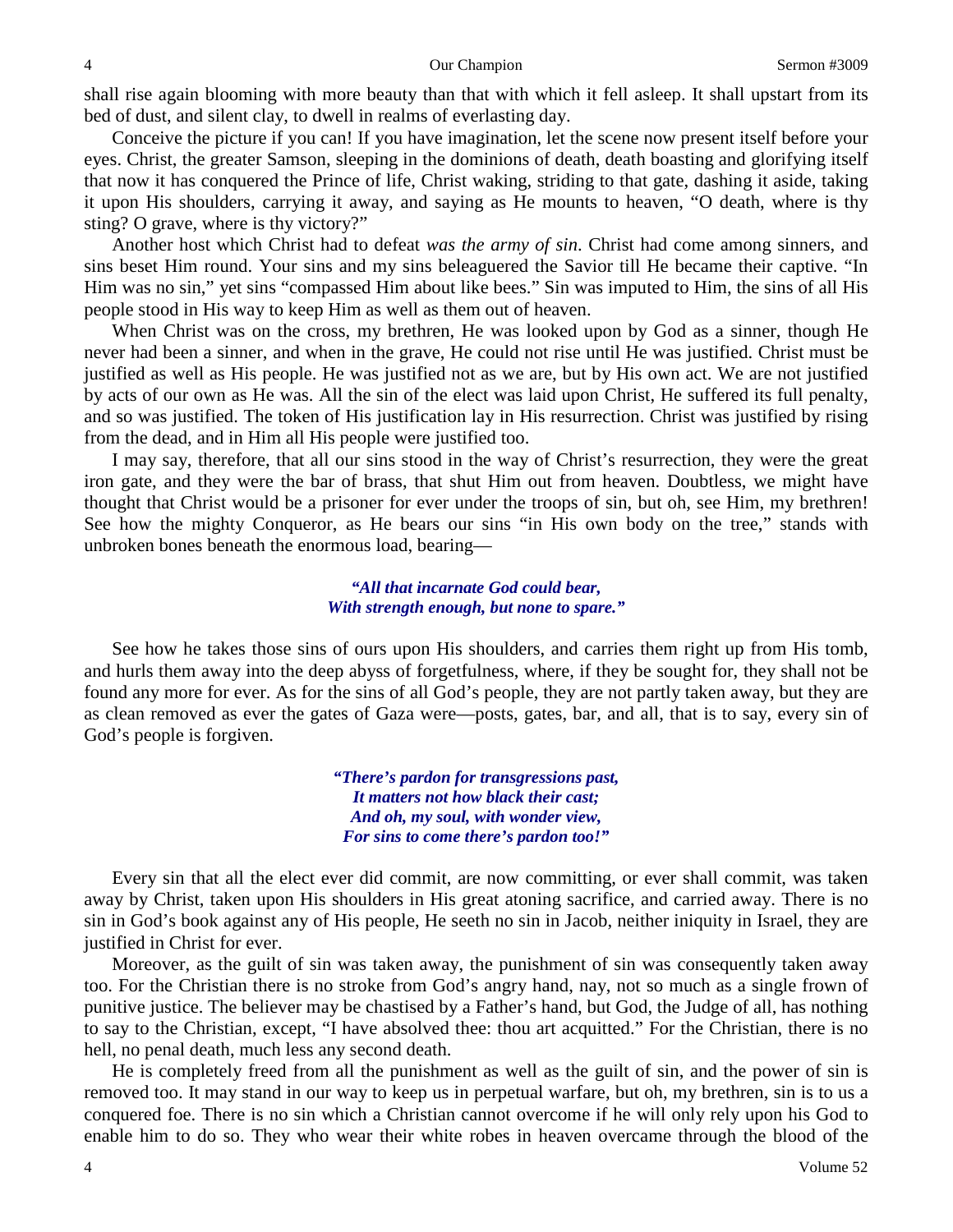Lamb, and you and I may do the same. There is no lust too mighty, no besetting sin too strongly entrenched, we can drive these Canaanites out, though they have cities walled unto heaven, we can pull their cities down, and overcome them through the power of Christ.

Do believe, Christian, that thy sin is virtually a dead thing. It may kick and struggle. There is force enough in it for that, but it is a dead thing. God has written condemnation across its brow. Christ has crucified it, "nailing it to his cross." Do you go now and bury it forever, and the Lord help you to live to His praise! Oh, blessed be His name, sin, with the guilt, the power, the shame, the fear, the terror of it, is gone. Christ has taken poets, and bar, and all up to the top of the hill.

Then there was a third enemy, and he also has been destroyed—that was *Satan*. Our Savior's sufferings were not only an atonement for sin, but they were a conflict with Satan, and a conquest over him. Satan is a defeated foe. The gates of hell cannot prevail against the church of Christ, but Christ has prevailed against the gates of hell.

As for Satan, the posts, and bar, and all have been plucked up from his citadel in this sense—that Satan has now no reigning power over believers. He may bark at us like a dog, and he may go about like a roaring lion, but to rend and to devour us are not in his power. There is a chain about the devil's neck, and he can only go as far as God likes, but no further. He could not tempt Job without first asking God's leave, and he cannot tempt you without first getting God's permission. There is a permit needed before the devil dares so much as look on a believer, and so, being under divine permission, he will not be allowed to tempt us above what we are able to bear.

Moreover, the exceeding terror of Satan is also taken away. A Man has met Apollyon foot to foot and overcome him. That Man in death triumphed over Satan, so may you and I. The *prestige* of the old enemy is gone. The dragon's head has been broken, and you and I need not fear to fight with a brokenheaded adversary. When I read John Bunyan's description of Christian's fight with Apollyon, I am struck with the beauty and truth of the description, but I cannot help thinking, "If Christian had but known how thoroughly Apollyon had been thrashed in days gone by, by his Master, he would have thrown that in his face, and made short work of him."

Never encounter Satan without recollecting that great victory that Christ achieved on the tree. Do not be afraid, Christian, of Satan's devices or threatenings. Be on your watch-tower against him. Strive against him, but fear him not. Resist him, being bold in the faith, for it is not in his power to keep the feeblest saint out of heaven, for all the gates which he has put up to impede our march have been taken away, posts, and bar, and all, and our God the Lord has gotten to Himself the victory over all the hosts of hell.

### **III.** We will now see HOW WE CAN USE THIS VICTORY.

Surely there is some comfort here—*comfort for you, dear friend, over yonder.* You have a desire to be saved, God has impressed you with a deep sense of sin, the very strongest wish of your soul is that you might have peace with God. But you think there are so many difficulties in the way—Satan, your sins, and I know not what.

Beloved, let me tell thee, in God's name, there is no difficulty whatever in the way except in thine own heart, for Christ has taken away the gates of Gaza—posts, bar, and all. Mary Magdalene said to the other Mary, or the women said to one another, when they went to the sepulcher, "Who shall roll us away the stone?" That is what you are saying. And when they came to the place, the stone was rolled away. That is your case, poor troubled conscience, the stone is rolled away.

What! you cannot believe it? Here is God's testimony for it, "Though your sins be as scarlet, they shall be as white as snow, though they be red like crimson, they shall be as wool." You want an atonement for your sins, do you? "It is finished." You want someone to speak for you. "He is able to save unto the uttermost, seeing he ever liveth to make intercession for us." Canst thou believe in the mercy of God in Christ, and rest thy poor guilty soul upon the merit of His doing and the virtue of His dying? If thou canst, God is reconciled to thee.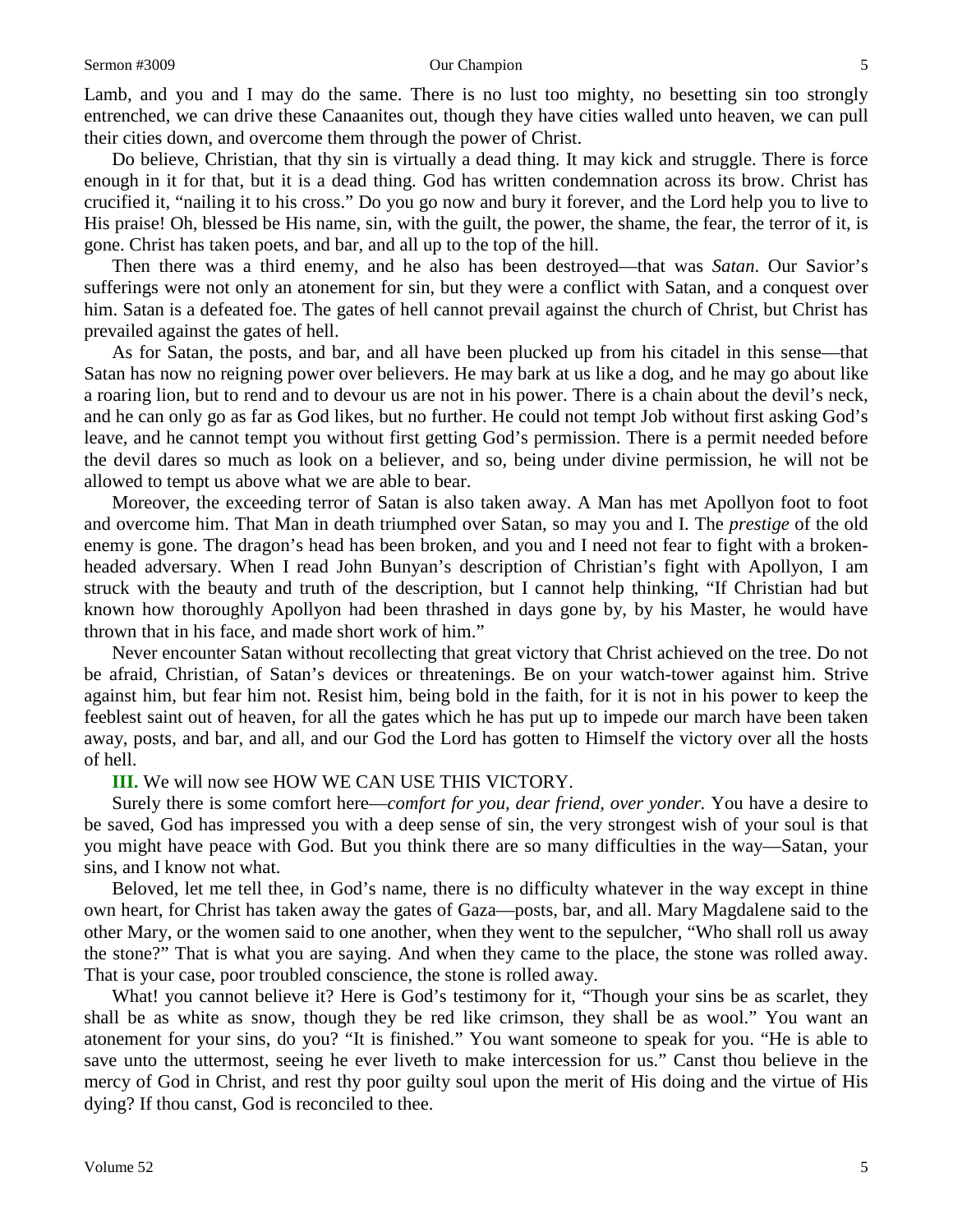There may have been great mountains between thee and God, but they are all gone. There may have been the Red Sea of thy sins rolling between thee and thy Father. That Red Sea is dried up. I tell thee, soul, if thou believest in Christ Jesus, not only is there a way of access between thy soul and God, but there is a clear way. You remember, when Christ died, the veil of the temple was rent in twain. There was not a little slit for sinners to creep through, but it was rent in twain, from the top to the bottom, so that big sinners might come, just in the same way as when Samson pulled up gates, posts, bar, and all, there was a clear way out into the country for all who were locked up in the town. Prisoner, the prison doors are open. Captive, loose the bonds on thy neck, be free! I sound the trumpet of jubilee. Bondslaves, Christ hath redeemed you. Ye who have sold—

### *"Your heritage for nought, Shall have it back unbought, The gift of Jesu's love."*

The Lord hath anointed His Son Jesus "to preach deliverance to the captives, and the opening of the prison to them that are bound." Trust thou Him. May His mercy lead thee to trust Him now, for there is really nothing to prevent thy salvation if thou restest in Him. Between thy soul and God, I tell thee, there is no dividing wall. "He is our peace, who hath made both one....and came and preached peace to you which were afar off, and to them that were nigh." May these precious words be treasured up by such as need them! Some of you need them. May the Spirit of God put them into your hearts, and lay them up there, that you may find comfort in Christ!

But is there not something more here? Is there not here *a ground of exhortation to Christians?* Brethren, have not some of you been tolerating some sin—some besetting sin, which you think you cannot overcome? You would be more holy, but the thought that you are not able to overcome it makes your arm nerveless against your own sin. So you think that Christ has left the posts, do you? I tell you, no, "whosoever is born of God doth not commit sin." He that is born of God sinneth not with allowance, he sinneth not with constancy, and it is in his power, with the Holy Spirit's aid, to overcome his sin, and it is his duty, as well as his privilege, to go to war against the stoutest of his corruptions till he shall tread them under foot.

Now, will you believe, brethren, that, in the blood of Christ, and in the water that flowed with it from His side, there is a sovereign virtue to kill your sins? There is nothing standing between you and the pardon of your sins but your unbelief, and if you will but shake that off, you shall march triumphantly through the gate of glory.

Once more, and I have done. Is not this *an incentive for us, who profess to be servants of Christ, to go out and fight with the world, and overcome it for Christ?* Brethren, where Jesus leads us, it needs not much courage for us to follow. "The earth is the Lord's, and the fullness thereof." Let us go and take it for Him! Nations that sit in darkness shall see a great light. Satan may have locked up the world with bigotry, with idolatry, and with superstition, as with posts and bars, but the kingdom is the Lord's, and if we will but rouse ourselves to preach the Word, we shall find that the Breaker has gone up before us, and broken and torn away the gates, and posts, and bar, and all, and we have nothing to do but to enjoy an early victory. God help us to do so!

And now, as we come to the Lord's table, let us have before us this vision of our glorious Samson achieving His mighty victory, and while we weep for sin, let us praise His superlative power and love that have wrought such marvels for us. The Lord give us to enjoy His presence at His table, and He shall have the praise! Amen.

# **EXPOSITION BY C. H. SPURGEON**

# *PSALM 51*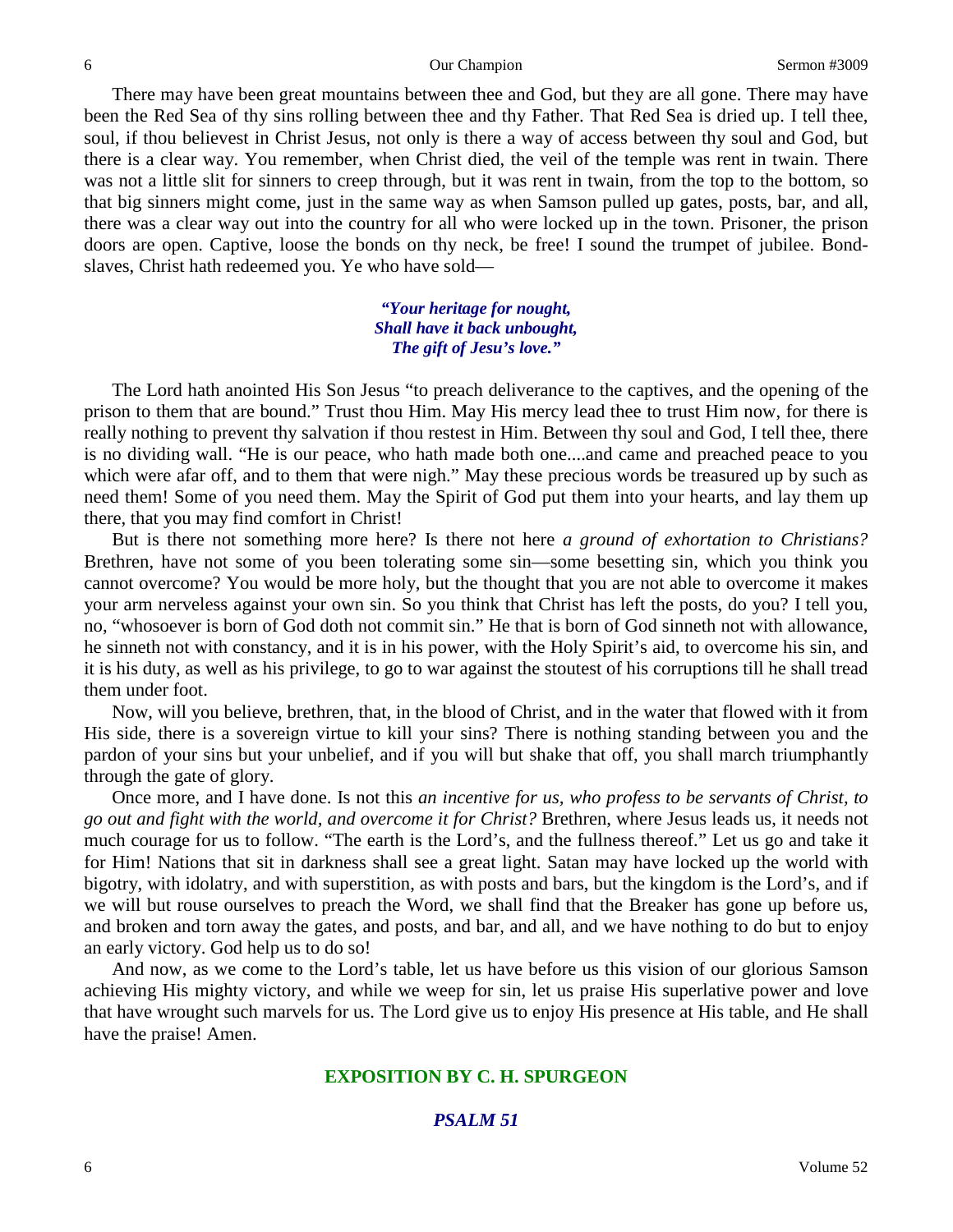A psalm of David, when Nathan the prophet came to him, and rebuked him, in the name of God, for his great sin with Bathsheba.

# **Verse 1**. *Have mercy upon me, O God, according to thy lovingkindness: according unto the multitude of thy tender mercies blot out my transgressions.*

This is not a Psalm to be sung to the joyous music of the harp and the viol, but rather to the minor music of sighs, and groans, and tears. You must have the picture of weeping David before your mind's eye if you would really get to the heart and soul of his language here. There is only one thing on the psalmist's heart, and that is the consciousness of his great sin, which seemed to swallow up everything else. He feels that he must have that sin forgiven, he cannot rest until he knows that it is pardoned.

Note how he makes his appeal to the lovingkindness and tender mercies of God. A sinner under a sense of sin has a keen eye for the mercy of God, for he knows that there is his only hope, and therefore he looks for it as a mariner at sea looks for a star, and will not allow even one to escape his observation if there be but one visible between the rifts of the clouds. David urges the most powerful plea with God, "According to thy lovingkindness; according unto the multitude of thy tender mercies blot out my transgressions."

**2.** *Wash me thoroughly from mine iniquity, and cleanse me from my sin.*

For he loathes it, it is abominable in his sight, his whole spirit seems sickened at the very recollection of it. He not merely prays, "Wash me," but "'Wash me thoroughly." Wash me thoroughly, not only from sin, but from the in-equity of it, the wrongdoing of it, that wherein it was essentially sin, and when Thou hast washed me, cleanse me, for, perhaps, washing will not be enough, there may need a cleansing by fire. Lord cleanse me anyhow, only do cleanse me from my sin."

**3.** *For I acknowledge my transgressions: and my sin is ever before me.*

He had tried to forget it, but he could not, for it haunted him wherever he went. He had put it behind his back, but now it had got in front of his eyes. It seemed as if it were painted on his eyeballs, and he could not see without seeing through his sin. This is how God makes men repent—how He makes sin to be like gall and wormwood to them.

# **4.** *Against thee, thee only, have I sinned, and done this evil in thy sight: that thou mightest be justified when thou speakest, and be clear when thou judgest.*

David had sinned against a great many others beside God, but the virus, the very poison of the sin, seemed to him to lie in this, that he had sinned against God. The unregenerate usually take no account of that, they care nothing about sinning against God. Offending men, doing some injury to their fellowcreatures, may cause them trouble, but as for offending God, they snap their fingers at that, and count it to be something not worth even thinking of. But when a man is really awakened by divine grace, he sees that sin is an attack upon God, an offense against God's very nature, and this becomes the heaviest burden to him. Do you know what this experience means, dear friends?

# **5.** *Behold, I was shapen in iniquity; and in sin did my mother conceive me.*

David has got further than seeing sin upon him, he sees that he is himself sinfulness, that his nature, his very being, is steeped and dyed in sin. The evil is, not merely that thou hast sinned, but that thou art a sinner. Sin would never come out of thee if it were not in thee. And oh, what mine of sin, what a bottomless deep of sin, there is in human nature! No wonder that it bursts forth as it does. As the volcano is but the index of a mighty seething ocean of devouring flame within the bowels of the earth so any one sin is only a token of far greater sinfulness that seethes and boils within the cauldron of our nature, "Behold, I was shapen in iniquity; and in sin did my mother conceive me."

#### **6.** *Behold, thou desirest truth in the inward parts:*

"Alas, O Lord, it is not there! I have looked there, but have seen only sin. It is not truth, but the reverse of truth, that I find in my inward parts. Lord, Thou wilt never have what Thou desirest to see in me unless Thou dost put Thy hand to the work."

**6.** *And in the hidden part thou shalt make me to know wisdom.*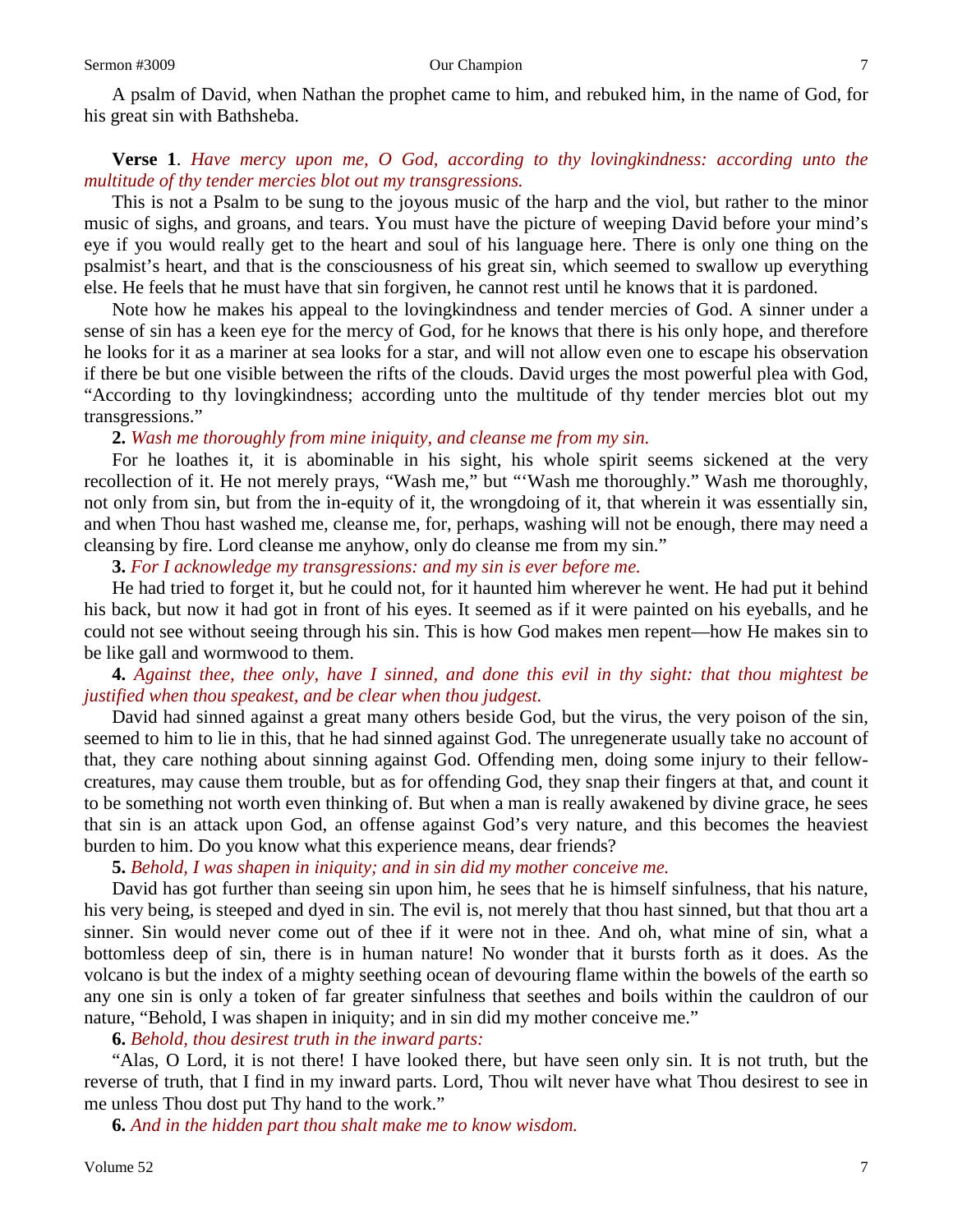Yes, God can teach us. Even those hidden parts which no human teaching can reach, God can touch, and there He can make us to know wisdom.

**7.** *Purge me with hyssop, and I shall be clean:*

"Sprinkle the blood of atonement upon me, give me a sacrificial cleansing, and then I shall be clean.'

**7.** *Wash me, and I shall be whiter than snow.*

To my mind, this is a wonderful expression of faith, I do not know of any Scripture that seems more full of holy confidence than this is. David had such a deep sense of his sinfulness that it was a wonderful thing that he should have, side by side with it, such a perfect confidence in the power of God to cleanse him. It is easy enough to say, "I shall be whiter than snow," when we do not realize what scarlet sinners we are, but when the crimson is before us, and we are startled by it, it requires a real and living faith to be able to say to God, "Wash me, and I shall be whiter than snow."

**8.** *Make me to hear joy and gladness; that the bones which thou hast broken may rejoice.*

God has a way of making our sins come home to us like the blows of great bone breaking hammers. I suppose that no pain can be much worse than that of a broken bone, but God can make the pain of sin in the conscience to be as continuous and as intense as that of broken bones, and then, blessed be His name, He knows how to heal the bones which He has broken, and to make each broken bone to sing and rejoice. Whereas it groaned before, He can give it a new power, and make that very bone to be a mouth out of which shall come praise to God.

**9.** *Hide thy face from my sins,—*

"Lord, look no more at them. Do not hide thy face from me, but hide it from my sins."

*"O Thou that hear'st when sinners cry, Though all my crimes before Thee lie, Behold them not with angry look, But blot their memory from Thy book!"*

## 9. *And blot out all mine iniquities.*

"Do not let them be recorded any longer, O Lord! Run Thy pen through them, let them not stand against me in thy books of remembrance!"

**10.** *Create in me a clean heart, O God; and renew a right spirit within me.*

Here the truly quickened man speaks. It is not salvation from punishment he asks for, but salvation from the power of sin. He wants a new heart. He wants to have removed from him the defiling power of sin over his affections, "Create in me a clean heart, O God." It will need the Creator to do it. Only the God who made the world can make me what I ought to be. Great Creator, put Thy hand to this work, 'Create in me a clean heart, O God; and renew a right spirit within me.'"

**11.** *Cast me not away from thy presence; and take not thy holy spirit from me,—*

"O Lord, do not thrust me into a dungeon, and say, 'Thou shalt never be a favored child of mine again.' 'Take not thy Holy Spirit from me. *That* I should dread beyond everything else."

**12.** *Restore unto me the joy of thy salvation; and uphold me with thy free spirit.*

"Lord, I shall slip again unless thou dost hold me up, and since thou canst not trust thy little child by himself, come and teach me how to walk."

**13.** *Then will I teach transgressors thy ways; and sinners shall be converted unto thee.*

"If Thou wilt but teach me, and save me, and cleanse me, then I will tell to others what great things Thou hast done for me. I will tell out the story of Thy love that others also may prove its power."

**14.** *Deliver me from bloodguiltiness, O God, thou God of my salvation: and my tongue shall sing aloud of thy righteousness.*

This was a wonderful prayer, but it was not wonderful that David should get relief when he called his sin by its right name. Another man, in his place, might have said, "I did not kill Uriah. It is true that I